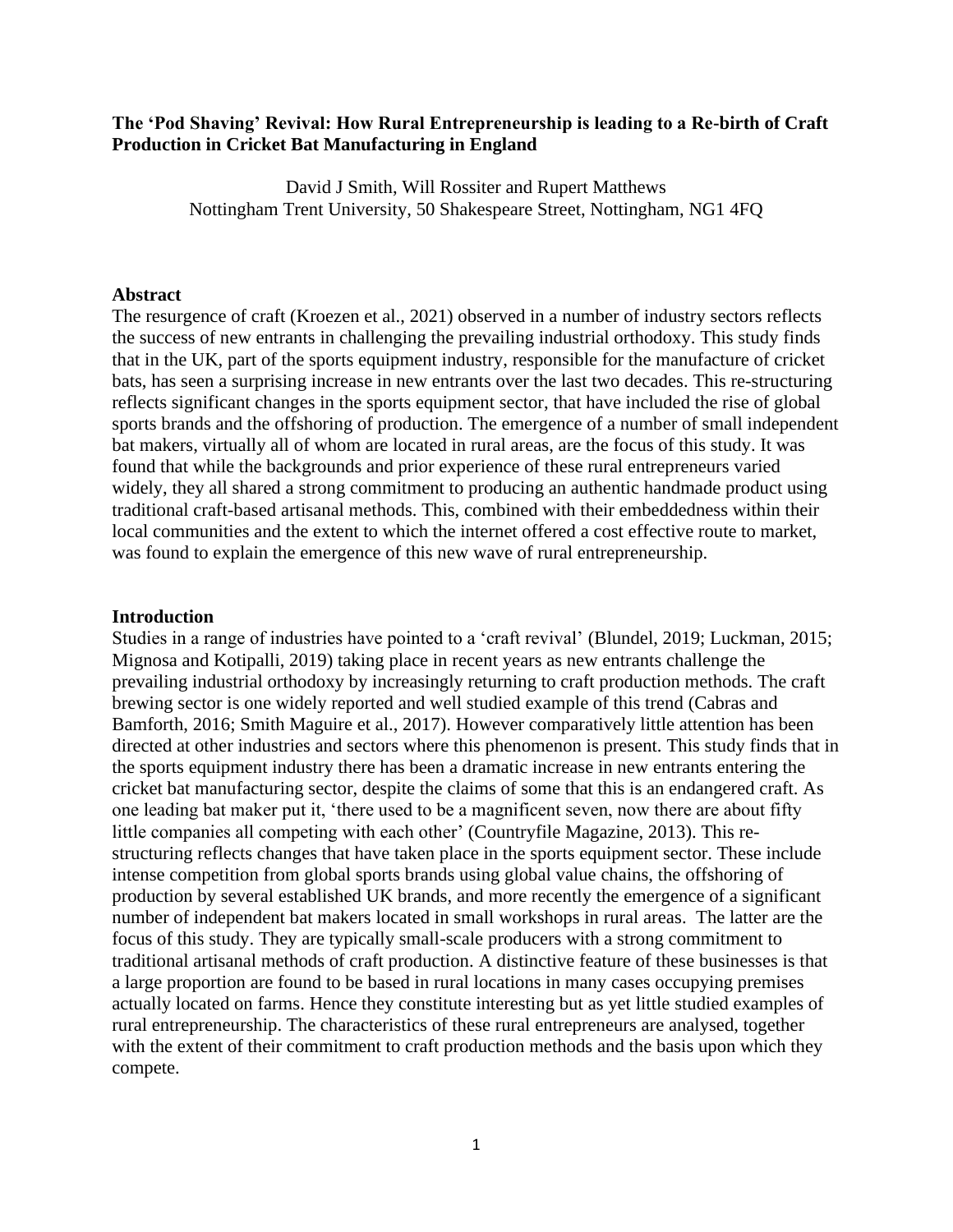# **Literature Review**

In a recent review of the literature on rural entrepreneurship Pato and Teixeira (2016) maintain that it is a field that has generally been overlooked by entrepreneurship scholars. This view is borne out by other researchers. Stathopoulou et al (2004: 405) for example comment that, 'research on rural entrepreneurship is relatively sparse', while McElwee and Smith (2014: 433) observe that entrepreneurship research is generally, 'urban centric'. Despite describing rural entrepreneurship as an emerging field the same authors note that, 'rural enterprise is a seldom explored issue' (McElwee and Smith, 2014: 433). This is echoed by Deakins and Bensemann (2019: 1567) who maintain that research into small firms operating in a rural environment is, 'a neglected area of study'.

Of the limited number of studies that have taken place, McElwee and Smith (2014) note that a large proportion have tended to focus on farmers as entrepreneurs. In this context they point out that a recurring theme is that of farm diversification. This echoes earlier work by Wortman (1990) who suggested that interest in rural entrepreneurship had started to emerge in the 1980s brought about by changes in rural society, particularly re-structuring in agriculture brought on by a rapid decline in agricultural employment (Terluin, 2003). Pato and Teixeira (2016) suggest that this reflects a growing recognition that rural entrepreneurship could contribute to rural development and be a positive influence on employment and welfare in rural areas. Stathopoulou et al. (2004) portray these changes as emerging opportunities for diversification, noting increased demand for recreation and amenities and the quality of rural products and services as key opportunities.

These emerging opportunities for agricultural diversification have been reflected in the rural entrepreneurship literature. This is heavily weighted around the themes of rural tourism, a field that according to Hernández-Maestro and González-Benito (2014: 84) has attracted 'widespread research attention', and the sale of farm-based quality food products. The first of these, namely rural tourism encompasses a number of variations or sub-fields. These include green tourism or eco-tourism, agri-tourism, adventure tourism and even cultural tourism. Interestingly work by Bessiere and Tebere (2013) manages to bridge both themes being concerned with the link between rural tourism and food heritage in rural spaces.

Lane and Kastenholz (2015) identify the 1990s as a period when rural tourism as a form of rural entrepreneurship began to attract the attention of researchers. They note how rural tourism unlike other forms of tourism does not require large scale capital investment, being created largely by recycling and revalorizing existing properties and heritage resources as tourist accommodation and attractions. They maintain that at this time rural tourism was seen very much as an antidote to a countryside losing jobs through the modernization of agriculture. Studies have explored a variety of aspects of rural tourism including the motives of rural tourism entrepreneurs and the analysis of support policies for this form of tourism. Examples of the former include Ateljevic and Doorne (2000), Getz and Carlsen (2000), and Hollick and Braun (2005), studies that explored the idea of rural tourism attracting 'lifestyle entrepreneurs', that is individuals seeking a business activity that would support a particular lifestyle rather than provide opportunities for profits or commercial growth. The latter included studies such as Hernández-Maestro and González-Benito (2014) and Sharpley (2002) that explored and analysed the kind of policy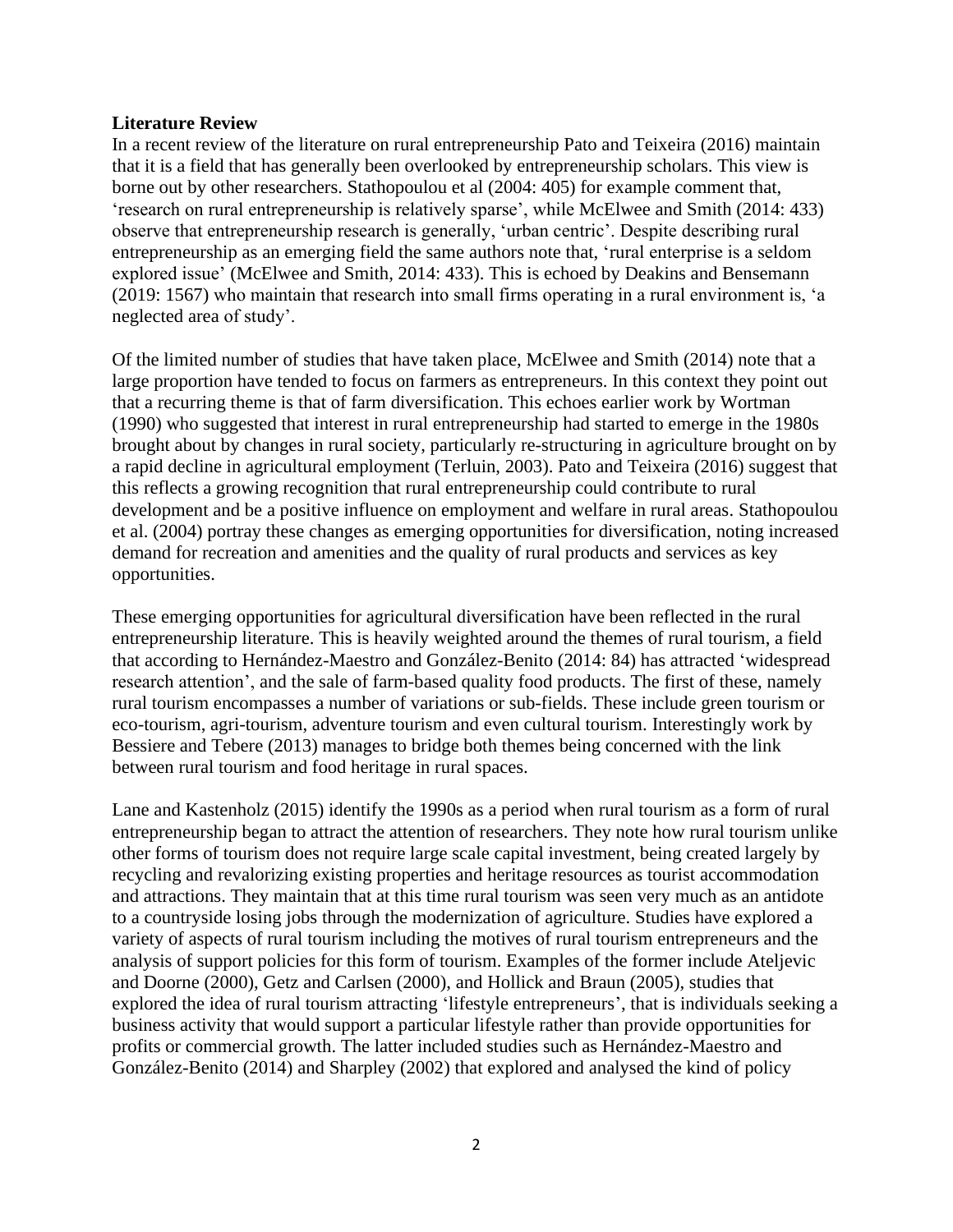measures that would enable rural communities to support tourism and provide scope for economic regeneration of rural areas.

The theme of quality food is taken up by a number of researchers (Goodman, 2003; Maye and Ibery, 2006). Goodman (2003:1) refers to this as the 'quality turn', noting that the demand for quality foods has presented significant opportunities for new entrepreneurial activities. Highlighting 'place based and socially embedded alternative food practices', he stresses the importance of local foods and regional identity. These he portrays as part of a move away from industrial food production 'with its standardized quality conventions and logic of mass commodity production'. This is a theme taken up in the UK where McAdam et al. (2014: 836) echo this kind of differentiation in a study of artisan bakers. The differentiation is through focusing on, 'provenance and quality', designed to differentiate artisanal bakers from 'large scale industrial plant bakers'.

A similar competitive strategy appears in a study of small farm-based cheesemakers in the US (Paxson, 2010). This found farm-based artisan cheesemakers pursuing the notion of 'terroir' (Paxson, 2010: 444), that is the development of cheeses that, 'reflect the distinctive qualities of a place', in order to differentiate their products from the, 'utterly consistent product' of industrial cheesemakers, derived from 'standardized ingredients and hypersterile conditions'. Paxson (2010) notes how this form of rural entrepreneurship is a comparatively recent trend. Originating in the 1980s, she attributes this to the growing popularity of farmers' markets in the US. The trend has gathered momentum with the number of small scale farm-based cheesemakers more than doubling in the decade since 2000.

Research into farm-based artisanal cheesemakers has also been a feature of research into rural entrepreneurship in the UK. Like Paxson in the US, Blundel (2002: 1) researched small farmbased cheesemakers, and in a similar way drew attention to the, 'long-standing tension between industrial and artisanal modes of production'. He highlighted the importance of entrepreneurial behaviour by these rural enterprises in relation to a complex and dynamic food industry supply chain. He noted the way they were able to take advantage of opportunities arising from changes in distribution networks in order to market their products.

Cheesemakers also figured in a study of rural entrepreneurs conducted by Tregear (2005). This study also included meat and fish processors, brewers, bakers and confectioners all of whom were located in relatively remote rural areas in the counties of Northern England. Although the focus of the study was the motivation driving these rural entrepreneurs, a particularly significant finding was the extent to which they too relied heavily on differentiation as a competitive strategy. As Tregear (2005: 12) explained all of these artisan producers operated in markets dominated by large scale industrialised manufacturers, but, 'their status as artisans … gave them a specialist marketing cache appealing very strongly to a growing segment of affluent consumers willing to seek out and pay a price premium'.

What emerges from the literature on rural entrepreneurship is firstly the extent to which it has been on the increase in recent years and secondly the extent to which, to judge by the research that has been carried out, so many of the businesses are farm-based and reflect the pursuit of agricultural diversification. There appears to have been little interest on the part of researchers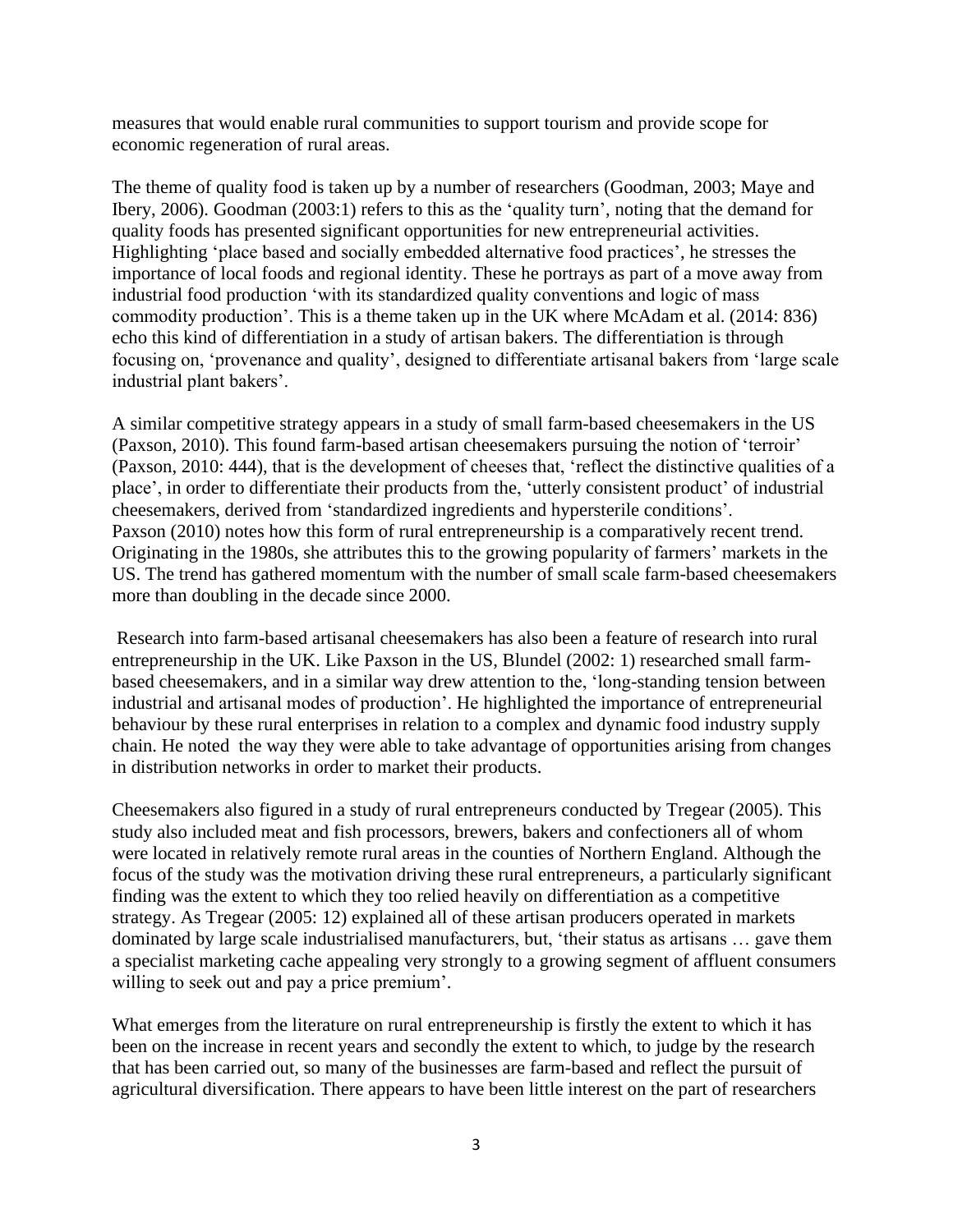into the establishment of manufacturing businesses in rural areas that are not connected in one way or another to agricultural diversification. This is something that the present study seeks to redress by exploring the recent growth of small- scale artisan cricket bat makers located in rural settings.

### **Research Methods**

The main body of fieldwork for this study was carried out between October 2017 and March 2019. It included visits to five manufacturing facilities in the UK. The visits provided opportunities for extensive non-participant observation as well as conducting a number of interviews. Four of the facilities visited were small specialist workshops and one was a much larger factory plant. Interviews were conducted with a range of key informants (John and Reve, 1982) selected on the basis of their experience and specialist knowledge. These included business owners, bat makers, former players, coaches and retailers. Mindful of Curran and Blackburn's (2001) observation that research into small firms can be somewhat rudimentary because of an over-reliance on interviews and observation, additional data was gathered from a range of secondary sources. These included company websites, cricket related magazines and local newspapers, as well as specialist books covering various aspects of the game of cricket, together with biographies of players and company histories.

#### **Background: English Bat Making in Context:**

In Victorian times cricket bat manufacture was a cottage industry comprised of small workshops located in rural counties of the south of England such as Kent, Sussex and Hampshire. Here the traditional craft of 'pod shaving' (Barty-King, 1979: 159) was pursued as cricket bats were shaped in the time honoured manner from locally sourced English willow, using a range of hand tools such as drawknives, spokeshaves and block planes. These firms grew in number during the later part of the nineteenth century, as increased opportunities for sport and leisure (Vamplew, 1982: 549) led to heightened demand for sports equipment. The depression years of the 1930s however led to mergers and consolidation (Barty-King, 1979: 173). This trend was exemplified by the case of Slazenger. Noted as a manufacturer of tennis and golf equipment, they expanded into cricket through successive takeovers, enabling them to manufacture cricket bats on an industrial scale. The first acquisition was Gradidges in 1931 followed at the end of the decade by William Sykes & Co, a firm that had itself acquired F.H.Ayres some years earlier (Simpson, 2005: 70). Hence by the postwar years the production of cricket bats had ceased to be a cottage industry, having largely switched to factory production. Developments in technology meant that some of the larger firms were able to engage in something approaching mass production (Harris, 2020: 1436). By the 1960s there were just 12 cricket bat makers in England with the four largest concerns responsible for almost 75 per cent of total output and operating on a relatively large scale, each making around 35,000 bats a year (Barty-King, 1979: 175).

At this time English firms faced little competition from overseas (Barty-King, 1979: 175). Writing in the mid-1970s one study noted that at this time, 'Britain remains the only cricket bat manufacturer of any consequence' (Jones, 1976: 69). Bats made by Slazenger for example were used not only by many leading English cricketers but also ones from Australia, Pakistan and the West Indies (Tubervill, 2020). India and Pakistan were home to a number of bat makers, but they faced significant entry barriers when it came to breaking into international markets, since they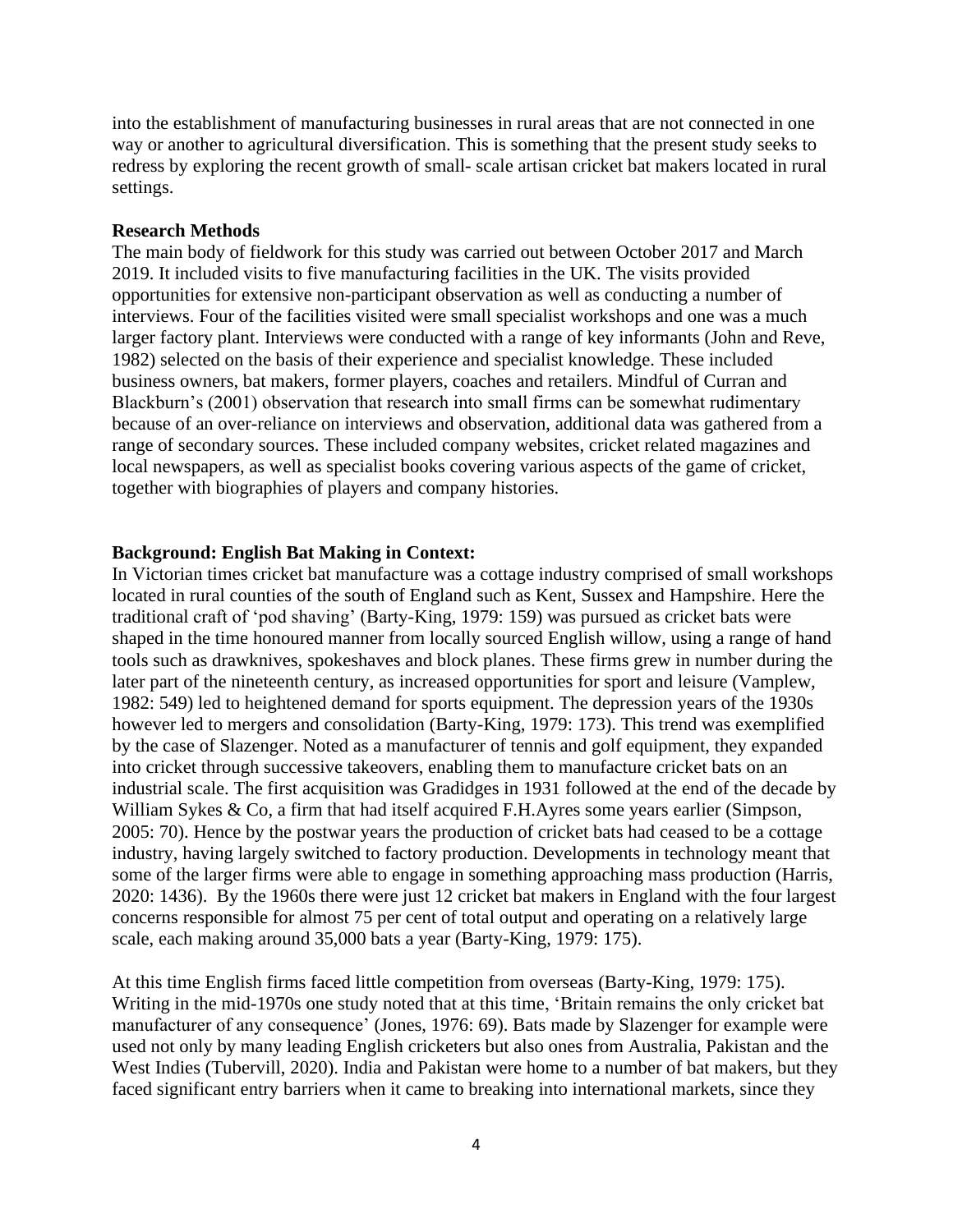had to rely on locally grown Kashmiri willow, which for climatic reasons did not offer the same performance qualities as its English counterpart.

In the early 1990s this situation began to change. The coming of economic liberalisation in India after 1991 (Tomlinson, 2013), meant bat makers there could at last import raw materials, including supplies of English willow. This meant they could now produce bats that matched their English counterparts in terms of performance. Economic liberalization also marked the beginning of closer integration of the Indian economy with the world market. Consequently global sports brands like Adidas and Nike began to see India as a major growth area for their products. They quickly latched on to cricket as a way of breaking into a market with which they were not familiar (Kidambi, 2011: 195). Lacking manufacturing facilities themselves, they turned to offshoring, contracting with established Indian bat makers to supply finished bats to which they attached their brand logo as part of a process that came to be known as 'white labelling' (Cole, 2015). The impact of market entry by the global sports brands led to a much more competitive market and one in which the English brands no longer maintained the dominance they had once enjoyed. Domestic production of cricket bats in the UK declined rapidly. Takeovers, plant closures and the offshoring of much production followed. Of the leading English brands Gunn and Moore and Hunts County were among the few bat makers of any size that retained significant production facilities in the UK. At Gunn and Moore this was only possible through a massive investment in automated technology.

### **The New Entrants: Small Independent Cricket Bat Makers**

Surprisingly, given the overall decline in the production of cricket bats in England during the 1990s and early 2000s, the post millennium era has witnessed something of a revival with the establishment of a significant number of new entrants to bat making. However not all of these firms are true bat makers. They include some firms whose actual manufacturing capability is very limited, if not in some cases non-existent. These are the so called 'sticker companies' (Cole, 2015). They will buy in finished or part finished bats manufactured by someone else and then as one commentator observed, 'sand them down, slap some wax on them, apply the stickers and grip and claim that they are making these bats themselves' (Cole, 2015).

> \*\*\*\*\*\*\*\*\*\*\* Insert Table 1 \*\*\*\*\*\*\*\*\*\*\*

Table one provides details of a sample of  $12$  new entrants<sup>1</sup> to bat making. All of the bat makers shown in this table are genuine bat makers. Although they are all small and for the most part relatively new, nonetheless they have developed a genuine manufacturing capability for producing cricket bats. According to one of the bat makers (Daniel Swaine interview 12<sup>th</sup> November 2017), the test of a genuine bat maker is whether or not they possess and utilize a bat press. This is a relatively simple but specialised piece of equipment used in the early stages of the manufacturing process. It comprises a set of rollers that exert a pressure of up to two tons per square inch on the roughly hewn cleft<sup>2</sup>. This is in order to compress the fibres and form a hard resilient surface on the blade of the bat. This strengthens and hardens the playing surface so that it can withstand repeated punishment from a hard ball (Jones, 1975). Given that bat presses are a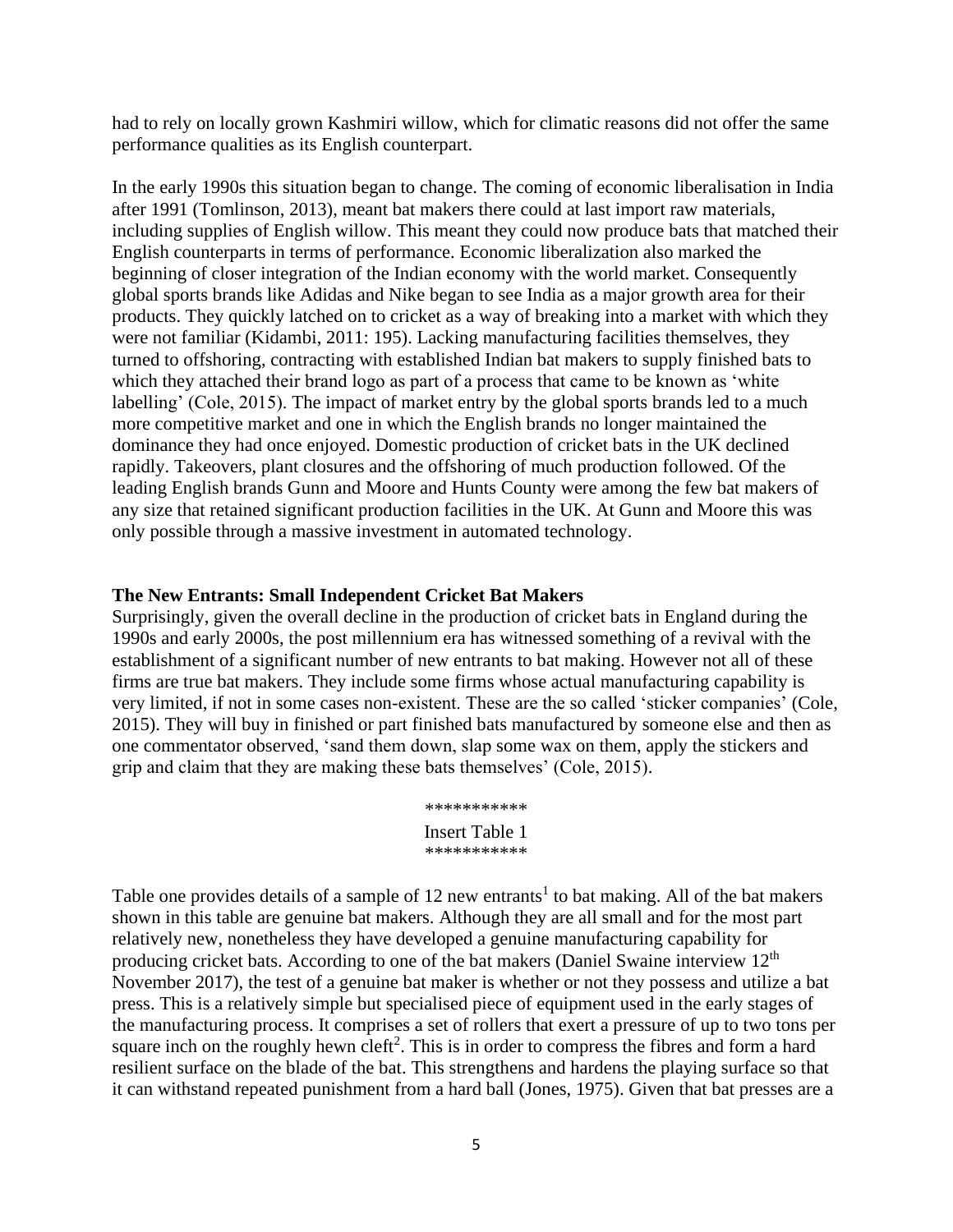somewhat old-fashioned piece of equipment they are hard to come by. Not only that, they require great skill to operate effectively. Hence obtaining and using a bat press indicates that a bat maker is seriously committed to manufacturing bats. All the firms included in the sample in table one have a pressing capability and hence can be considered genuine bat makers.

### *Characteristics*

A feature of the bat makers shown in table one is that they are all located in rural areas. In this context rural is defined on the widely accepted criteria of areas of the country exhibiting a relatively low population density (Pato and Teixeira, 2016). Just how rural is the location of some of the independent bat makers listed in table one can be judged from the location column. Thus five of the twelve bat makers listed are actually located on farms. This does not mean they are companies owned and operated by farmers. Rather they are firms utilizing redundant farm buildings. The case of Chase Cricket is typical, for they are housed in a former tractor shed. Being located on farm premises endorses the claim that these firms are examples of rural entrepreneurship. The same applies to the four located in villages since these are locations where one will not generally find factories and industrial premises. Even the three firms located in market towns have a strong claim to being rural. The principal function of market towns like Malton in North Yorkshire and East Dereham in Norfolk is to service an agricultural hinterland.

In terms of size all twelve are small enterprises compared to their larger more established industrial counterparts like Gunn and Moore in Nottingham and Hunts County in Huntingdon. Both of these long-established bat makers produce bats on an industrial scale. Gunn and Moore (GM interview, 2019) for example manufacture 35,000 bats annually and Hunts County some 20,000. By comparison the largest of the new entrants, Chase makes 5,000 annually and is much the largest. Its nearest rival is Salix which produces half as many bats annually. The others in contrast typically make far fewer. Even Kippax, the oldest and most established, 'sells 1,000 of them in a good year' (Behrens, 2020). Most of the others produce significantly less. JEDi Cricket also based in West Yorkshire is typical, 'making just shy of 500 bats' (Bond, 2018) annually, although bat maker James Dollive reckons to repair almost twice that number in his workshop in the village of Skelmanthorpe.

Another very distinctive characteristic of the firms in table one is their comparative youth. Some of the well-known English cricket brands can trace their history back to the early days of the game. Both of the large firms mentioned earlier for example, have been around for more than a hundred years. Hunts County was established by the Trimmings family (Barty-King, 1979) in St Neots near Huntingdon in 1904, while Gunn and Moore was founded in Nottingham in 1885. Other large scale bat makers are even older. Gray-Nicolls was originally established in 1855 in Cambridge. With the exception of Kippax Cricket which was something of a pioneer when set up by former professional cricketer, Peter Kippax in the 1970s, all the firms have been established within the last thirty years. More than half of them have been established within the last fifteen years. The comparative youth of these small independent bat makers is indicative of the upsurge of entrepreneurial start-up activity that has resulted in a flurry of new entrants to the sector. It is in sharp contrast to the situation in the late 1960s when according to Barty-King (1979: 175) there were just twelve firms manufacturing cricket bats in Britain and almost all of them were long established. This trend of entrepreneurial activity indicates the extent of the re-structuring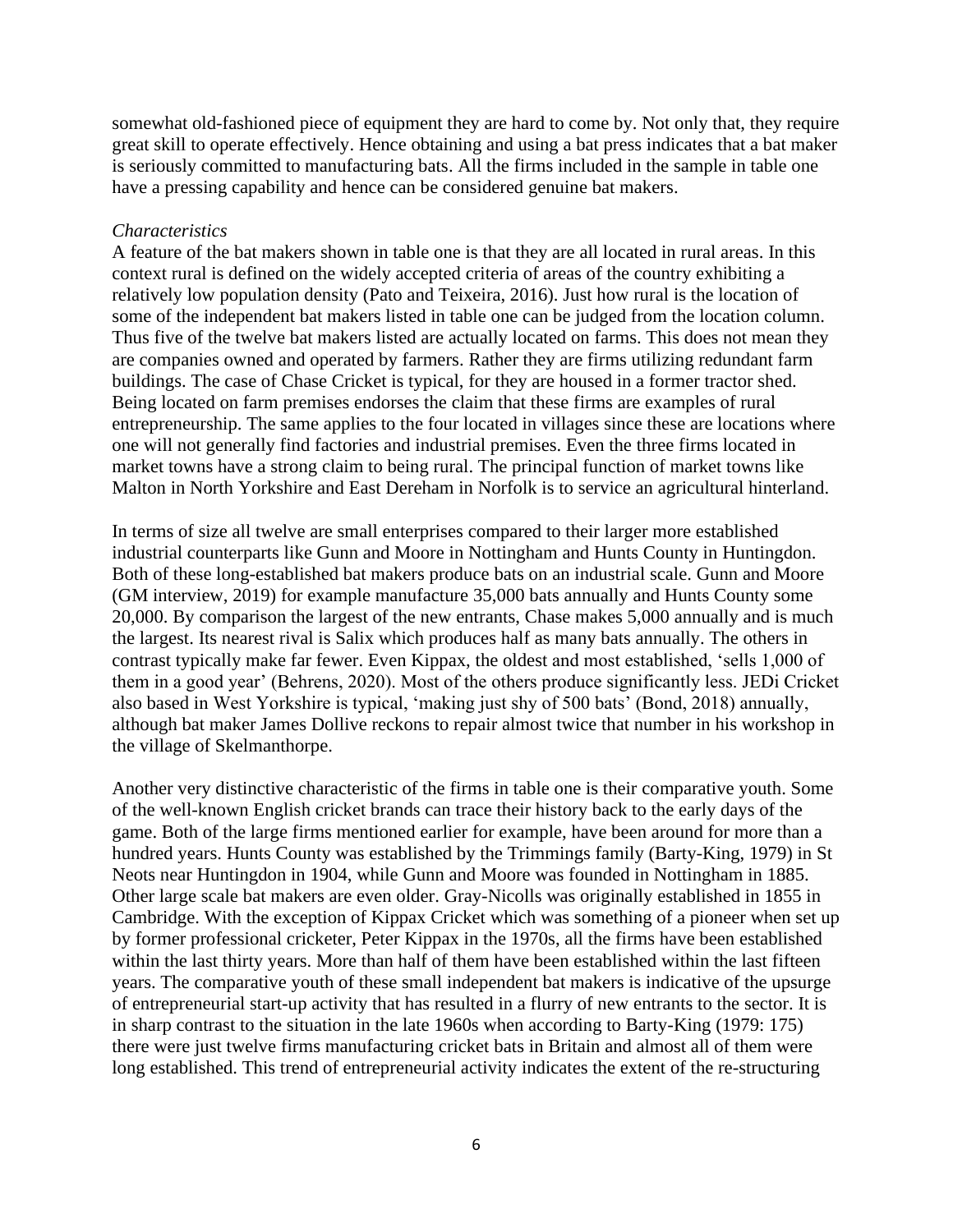that has taken place within the sector in recent years and contrasts sharply with the industry concentration and consolidation that marked most of the twentieth century.

Another distinctive characteristic of all the newcomers to bat making is that they don't produce equipment for any other sport, instead they all specialize in the manufacture of cricket bats. This contrasts with the global sports brands Adidas who typically cater for a range of sports. Even some of the British brands cater for sports other than cricket. Slazenger is perhaps the outstanding example having been a leading producer of golf and tennis equipment for many years. The new entrants however are very much more focused. They specialize in making cricket bats. This reflects their size in that they simply aren't big enough and lack the skills and expertise to make anything else. However it does mean they can focus all their energy and expertise on the requirements of just one sport.

# *Entrepreneurial Motivation*

Pato and Teixeira (2016) note that entrepreneurial motivation has been a major theme of research into rural entrepreneurship. They highlight the way in which rural entrepreneurs frequently run their businesses in a manner that reflects their personal values, interests and passions, rather than the pursuit of profit or growth. A similar pattern is evident among the new entrant bat makers listed in table one.

Just three of the twelve businesses listed in table one were founded by individuals who had entered bat making via what one might regard as the conventional route by undertaking an apprenticeship with an established bat making firm in order to learn the craft. Even so a very notable feature of the careers of all three individuals concerned, is that their decision to set up on their own was triggered by redundancy or re-structuring. John Dollive is typical. Having served a five year apprenticeship as a bat maker at Ace Cricket Bats of Elland near Huddersfield, he branched out to set up JEDi cricket following redundancy (Bond, 2018).

In contrast four of the firms listed, namely Aldred, Charlie French, Chase and Kippax were founded by professional cricketers who had enjoyed successful careers playing first class cricket. For the individuals concerned, namely Paul Aldred of Derbyshire, Charlie French of Nottinghamshire, Robin Smith of Hampshire, and Peter Kippax of Yorkshire, turning to bat making was motivated by a desire to retain a close link with a sport in which they had excelled and with which they were both very familiar and knowledgeable. As the website for Aldred Cricket explains, 'Paul Aldred knew that he needed to find another avenue to stay involved in the game that he loved' (Aldred Cricket website). Similarly in the case of JEDi Cricket, James Dollive's motive for setting up as a bat maker was recently reported as, 'I still think once you've got cricket under your skin that's it, it's your life' (Bond, 2018).

Nor were these the only individuals who had taken up bat making because of their involvement in the game. Pret and Cogan (2019: 592) observe that artisan entrepreneurship often involves individuals, 'turning their hobbies and passions into sustainable business'. This hobbyist route was the path followed by three of the new entrants to bat making, all of whom were keen club cricketers who sought to turn a passion into a business. Thus Robert Bidle who founded Robert James Cricket has been described as someone, 'who has always been passionate about the quintessentially English summer game' (Castle, 2017). Similarly Nick Nixon of Nixon Cricket in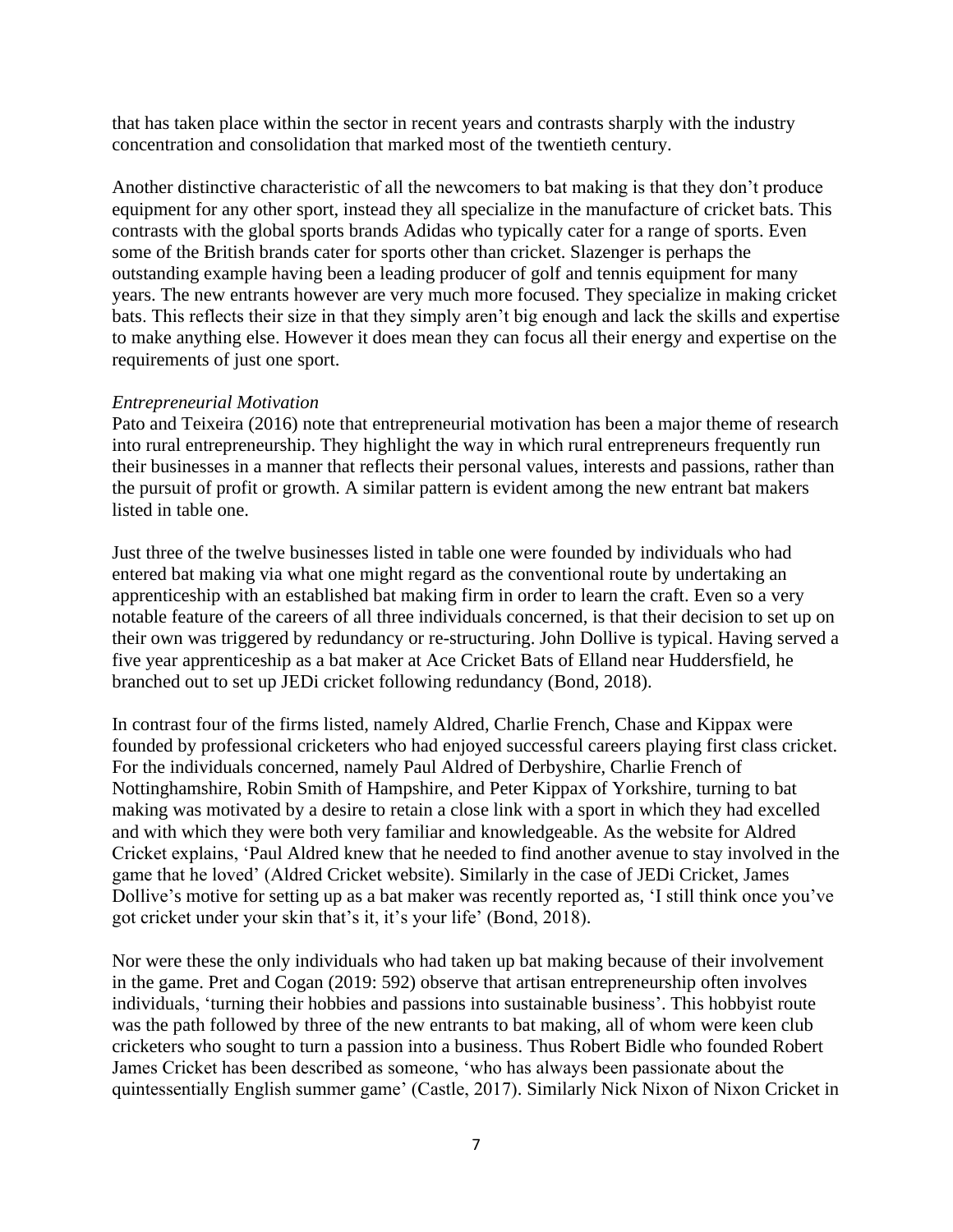Malton in North Yorkshire noted, 'I'd always played cricket and been fascinated by cricket bats and how they are made' (Berry, 2014). Hence interest in and engagement with the game of cricket appears to have been a powerful motivating factor in the decision to set up a bat making business.

This pattern of familiarity with and interest in the game of cricket has similarities with craft brewing where several researchers (Danson et al., 2015) have observed that entrepreneurship tends to be driven by 'lifestyle' factors rather than the pursuit of commercial opportunities.

### *Embeddedness*

Another feature of much rural entrepreneurship research has been to identify the extent to which rural enterprises are embedded within their local communities. Among the new entrant bat makers two aspects of embeddedness stand out, firstly the extent to which their customer base includes amateur cricketers who belong to local village cricket clubs and secondly the way in which a number draw on locally grown supplies of willow as the raw material for the bats they manufacture.

When it comes to raw materials, bat makers generally rely on willow merchants like J S Wright of Great Leighs in Essex, the world's largest supplier of English willow (Newman, 2013). They act as willow cleft suppliers, purchasing trees from landowners and farmers, felling them, cutting them into rounds, splitting the rounds into rough clefts and then grading them ready for the bat maker. However as one bat maker explained when it comes to obtaining sufficient willow of an appropriate quality, 'the wood is a real problem' (Daniel Swaine interview, 2nd November 2017). Today this arises in part at least from the fact that a large proportion of the 400,000 clefts (Newman, 2013) that JS Wright supply each year are exported to India and Pakistan. Consequently many of the smaller bat makers are keen to secure alternative sources of supply, by drawing on locally grown willow. Seven of the firms listed in table one claim to be active in planting willow trees locally. Daniel Swaine at Chase Cricket in Hampshire explained how, 'in January I'm planting 100 to 150 [trees] and then I'm going to do that again for the next ten years' (Daniel Swaine interview, 2nd November 2017). Given that it takes 15-20 years for willow trees to have reached a size where they can be felled, not all the firms who have active planting programmes in their locality will as yet be using supplies of willow that they themselves have grown. However sometimes firms will be offered willow trees by local farmers and landowners. As Andrew Kember at Salix Cricket in Kent noted, 'if there's trees offered to us and we think they're suitable, we might you know, cut them and process the wood' (Andrew Kember interview,  $7<sup>th</sup>$  February 2018). However he went on to point out that, 'It's easier to buy clefts than it is to do the work yourself'.

The significance of local markets comprising amateur cricketers playing club cricket for small independent bat makers is apparent from evidence provided by a number firms listed in table one. XX Cricket claims to supply, 'just about every club in Norfolk' (XX Cricket website). More revealing are comments by James Dollive of JEDi Cricket who observes that in his part of West Yorkshire, 'Within a two mile radius of this shop you need 200 players on a weekend because there's so many teams. Every village pretty much has a cricket team which is good for me because its on my doorstep.' (Bond, 2018). Similarly at Robert James Cricket, 'Most clients are local club men', (Castle, 2017) while Nick Nixon of Nixon Cricket, maintains that for him, 'of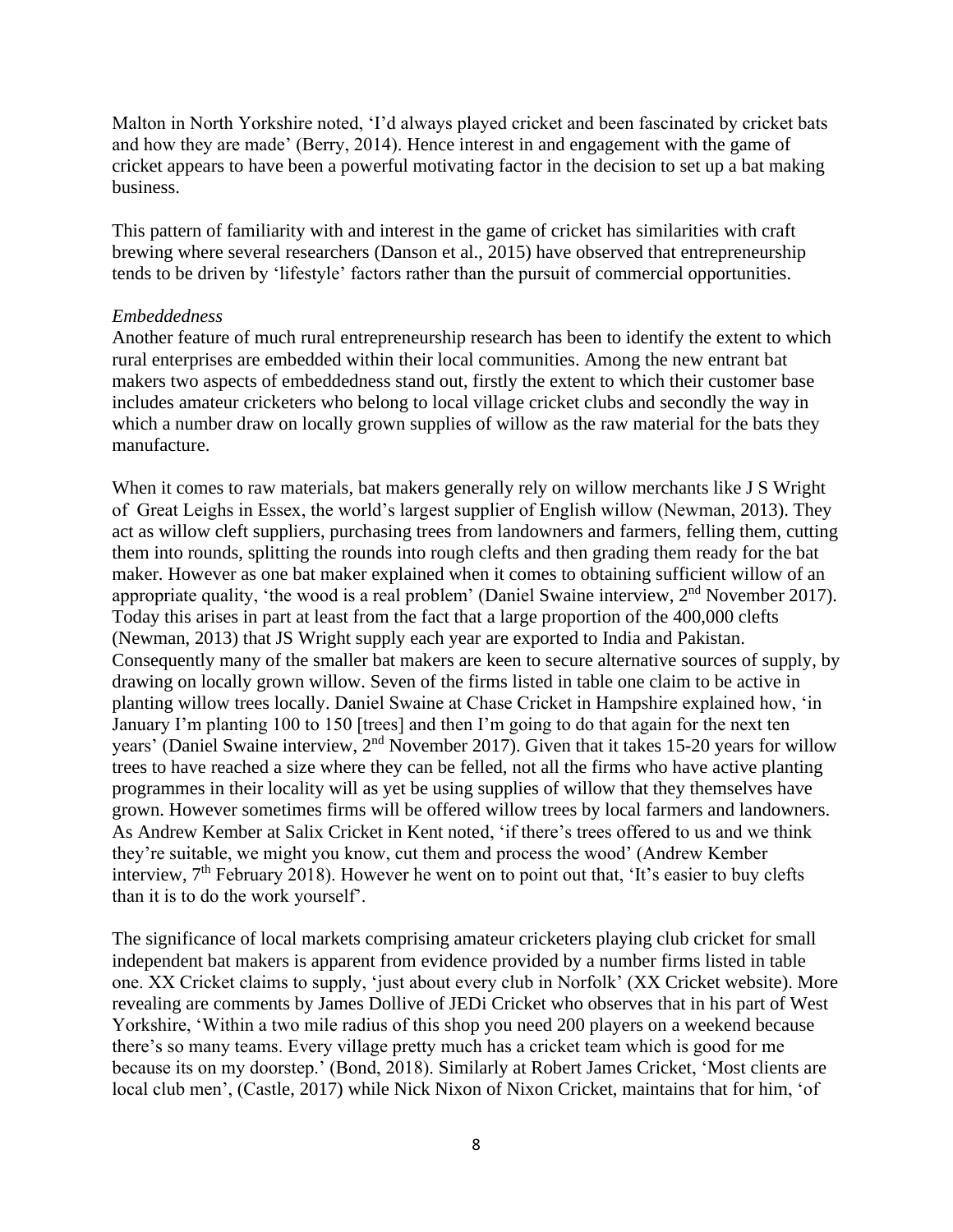greater pride …. are the bats he makes for cricketers of all ages around Yorkshire and the North East' (Berry, 2014).

A key factor in this niche of the market is the ability to provide product support in the form of a repair and refurbish service. Sponsorship means professional cricketers will receive a plentiful supply of bats. As Nick Nixon explains, 'if you're a county player … you'll get 20-30 bats every season, but when someone buys a bat to play for their village team that's different' (Berry, 2018). As James Dollive explains, 'People get attached to their cricket bats especially if they're scoring runs with it' (Bond, 2018). Chris Kippax makes the same point, 'They grow acquainted to them and if they like them they will make them last as long as possible' (Behrens, 2020). Consequently club players expect to be able to get their bats repaired and refurbished. This is where being local becomes important. It is much more convenient if the bat maker is local. Just how important this is to small independent bat makers in rural locations is evident from Chris Kippax who estimates, 'the business is split down the middle' in terms of the division between the manufacture of new bats and refurbishing and repairing of existing ones. James Dollive on the other hand estimates that in the course of a year he might repair almost twice the number of bats he actually manufactures.

### *Craft Production*

The most significant feature shared by all 12 of the enterprises listed in table one is their commitment to craft production. Unlike the much larger more established UK based bat manufacturers like Gunn and Moore and Hunts County, who produce bats using factory-based industrial production methods, all the new entrants rely to varying degrees on traditional artisanal methods of craft production. These methods involve the application of hand tools by skilled craftsmen in a time honoured manner. The craftsmen for their part exercise personal judgement that draws on accumulated tacit knowledge. This is reflected in the emphasis they all place in their promotional material on their bats being handmade. There are several dimensions to the craft production methods they employ.

Firstly, they are based in workshops rather than factories. These are all relatively small. Chase, for example, which is much the biggest firm in terms of its output, is located in a workshop with just five employees, while many of the others like JEDi Cricket are effectively one man operations. None of the workshops is purpose-built. The five farm based enterprises are housed in redundant farm buildings. Chase Cricket located at Dummer Down Farm in rural Hampshire is typical, being housed in what was at one time the 'calving barn' although latterly it had been used as a tractor shed. The others are housed in workshops that have previously served a variety of purposes, including in one case a former blacksmith's forge.

Despite a strong emphasis on the use of traditional methods, all the batmakers employ a limited amount of mechanization. However this is confined to fairly basic woodworking equipment such as band saws and powered sanders and in the larger workshops spindle moulders. The use of this sort of equipment is confined to the early stages of the production process where the initial shaping of the cleft is carried out. Not only that, where machines are used their operation is directed and controlled by craftsmen rather by computer. As Andrew Kember of Salix Cricket notes on his website, 'every stage is conducted and calibrated by a bat maker' (Salix Cricket website). The operation of a bat press to compress the fibres of the willow cleft for example, is a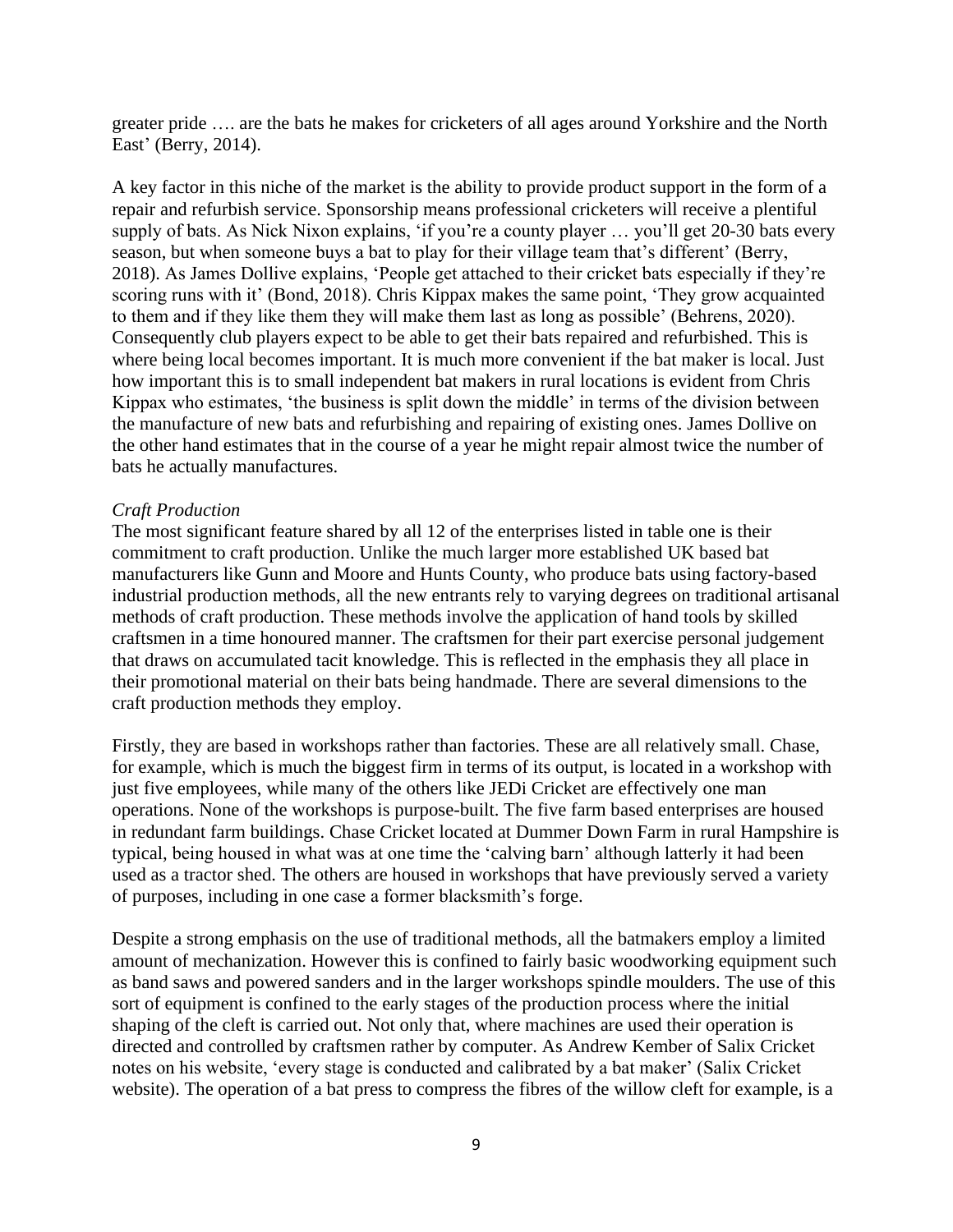process that is very dependent upon the knowledge and skill of the operator accumulated over many years.

The final shaping of the bat, where the precise weight and shape of the blade of the bat and hence its ultimate performance is determined, is carried out by hand using traditional artisanal methods. As Jones (1975: 69) notes, 'For the final finish of the top-quality cricket bat, there is no substitute for the balancing eye and hand of the long-experienced craftsman using the tools of his trade'. Termed 'pod shaving', this involves the use of traditional woodworking tools like the drawknife, spokeshave and block plane, as part of a process that has changed little in over two hundred years (Barty-King, 1979). The bat which by this point has had the handle attached is secured in a vice and the craftsman then proceeds to gradually shave off slivers of wood from the back of the bat to achieve the desired weight and balance of the bat, a process described as, 'a continual judgement of shaving, smoothing fingers and hefting palm' (Jones, 1975: 69). Balancing the bat by hand and eye in this way is the most skillful part of the craft and results in an authentic handmade product.

#### *Competitive Strategy*

Given that the market for cricket bats is dominated by powerful global brands like Adidas, Nike and New Balance with heavily promoted products manufactured in low cost countries like India, how do these very much smaller new entrants compete?

A powerful explanation lies in Carroll's (1985) Resource Partition model. This posits that some markets over time become dominated by 'generalists'. These are large firms that are typically the product of successive mergers and acquisitions resulting in the industry becoming highly concentrated. As generalists these firms maintain a broad product portfolio comprising a wide range of different products. While their size means they have the financial resources to engage in heavily promoting their products, they will often be unable to meet the precise needs of some customers in particular market niches. This provides space for small firms to be highly specialized and compete by focusing on products for one or a very small number of market niches and attempting to meet the particular needs and requirements of their customers as precisely as possible.

This appears to be the pattern that has emerged in the market for cricket bats. The global brands are generalists in that they provide equipment for a wide variety of different sports including tennis, hockey, football and rugby. Although their products are heavily promoted, especially through sponsoring international cricketers, and appeal to many of those playing the game of cricket, what they offer is actually somewhat limited. As noted earlier club players typically get attached to their bats and like to keep them for more than one season. Consequently they look to have their bats repaired and refurbished from time to time. The global brands are unable to offer this kind of service certainly in terms of having the work carried out by the people who made the bat in the first place. Hence one of the ways in which the new entrants compete is by offering a range of services alongside the provision of the bat itself. Among the other services they are able to offer are customization, that is making bats to the specific requirements of a particular customer, offering an easily accessible locally based service and supplying a whole club where they are able to build up a relationship and acquire detailed knowledge of the requirements of several players.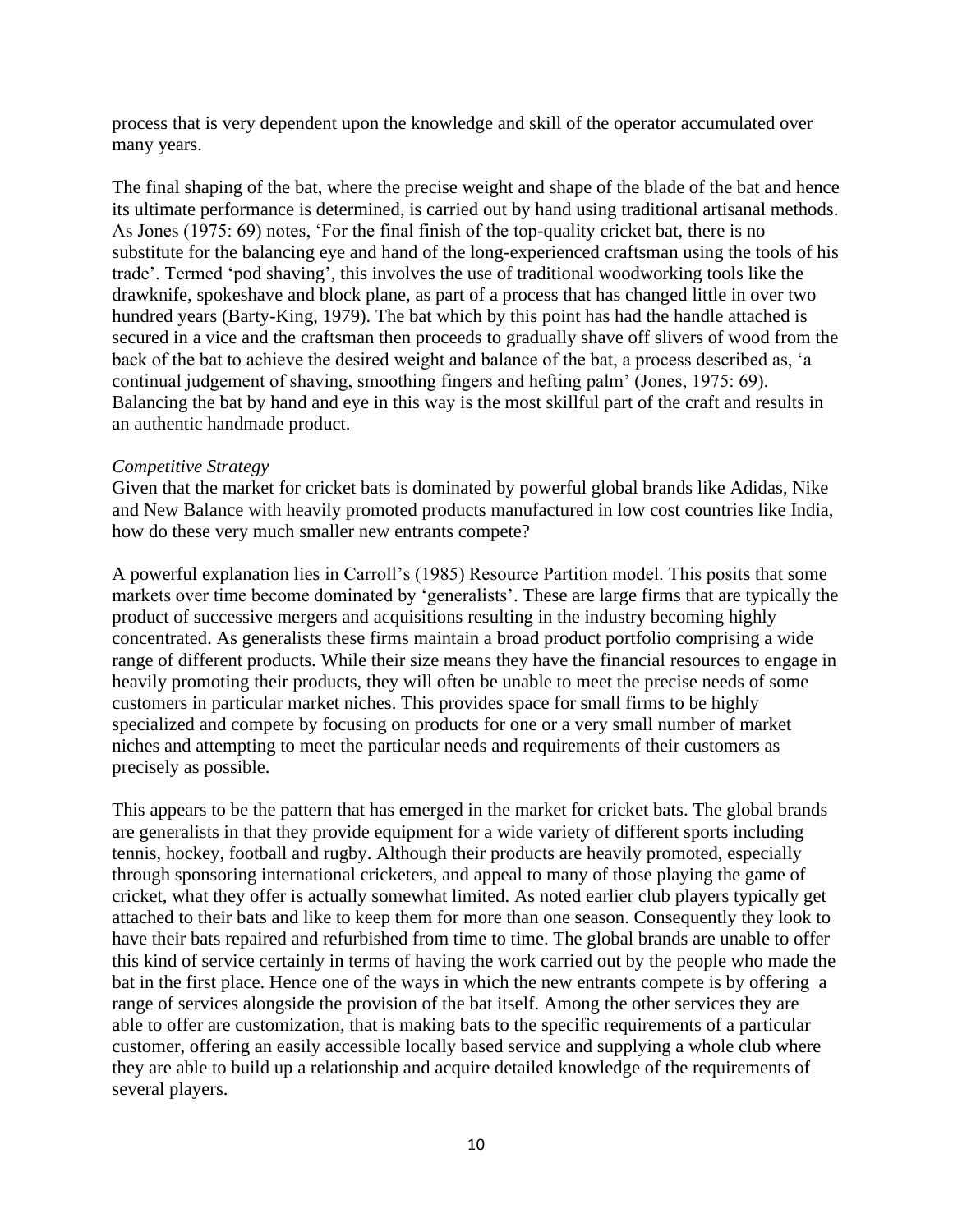Hence in terms of competitive strategy the new entrants such as the firms shown in table one, compete by employing what Porter (1980) terms a focus strategy, by focusing on a specific market niche. They specialise in one product, namely cricket bats and their market niche tends to be club players. Despite this bats produced by several of the firms in table one are used by professional cricketers playing first class cricket including some well-known international players. But, their main market will tend to club players playing for village teams. The competitive advantage would appear to lie in their accessibility and their ability to offer not merely a high quality handmade product but an appropriate level of product support as well.

### *Conclusion*

One of the most significant features of the sports equipment market in recent years has been rise of global sports brands and the growth of offshoring. For cricket bats this has focused on the increasing dominance of Indian bat makers and their ability given economic liberalization to manufacture bats that match the quality of bats produced in the UK, but at much lower cost. In the face of competition from global sports brands and a switch to offshored production on the part of several leading UK brands, bat production in the UK has been transformed. Although some UK brands have survived by investing heavily in new technology, nonetheless there has been a dramatic decline in UK bat production.

Against this background the emergence of a significant number of new entrants to bat making in recent years is a notable development, even if their total output barely matches the output of any one of the small number of surviving UK brands. The scale of the new entry that has taken in recent years is further evidence of the 'craft revival' noted by many researchers. It suggests that the inclusion of bat making by the Heritage Crafts Association<sup>3</sup> on its *Red List of Endangered Crafts, 2021*, by virtue of a shrinking market share, ageing demogaphics and a declining number of producers, is overly pessimistic.

Hopefully this study has shown that craft production has been an important part of this trend. While most of the new entrants make some use of mechanization, nonetheless there is clear evidence that there has been something of a revival of traditional pod shaving methods. Not only are all the new entrants in this study workshop based, they make extensive use of traditional woodworking tools and techniques especially when it comes to the final shaping of the bat. In the process there is a heavy reliance on the knowledge and skill of the craftsmen. Some measure of this can be gained from the number of new entrants who have sought guidance from retired bat makers familiar with traditional artisanal methods<sup>4</sup>.

In terms of competitive strategy it is clear the new entrant firms are pursuing a focus strategy aimed at a relatively narrow market niche. This niche comprises mainly amateur cricketers playing for local clubs, especially village teams. This is reflected in the way these firms specialize solely in bat making, offer bespoke bats that meet a player's particular requirements and provide their customers with extensive product support through offering a range of repair and refurbishment services.

Finally the fact that all of the new entrant bat makers in this study are based in rural locations serves to demonstrate that this trend is a notable example of rural entrepreneurship and one that,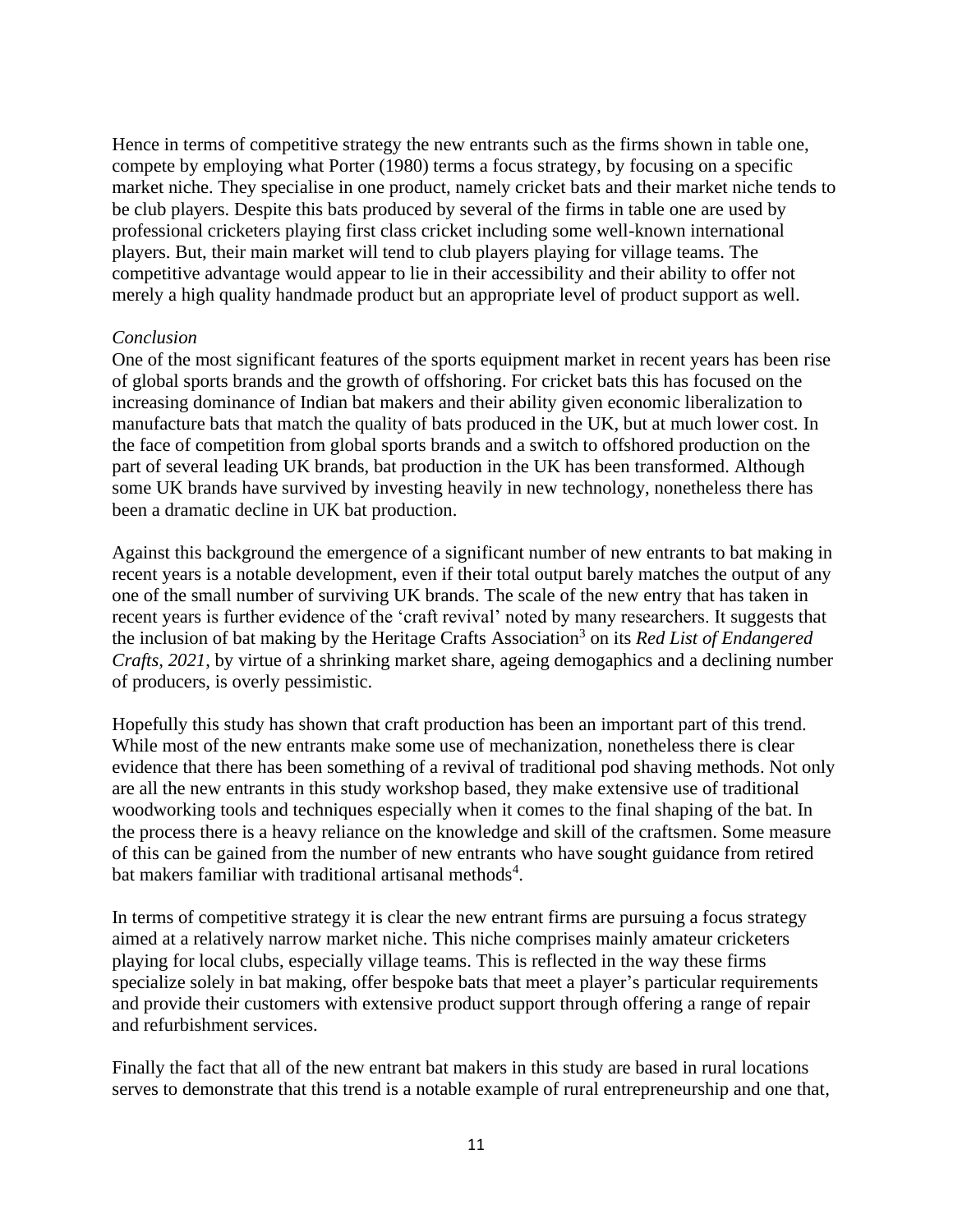given the background of the entrepreneurs involved, differs markedly from much of the prior research in this field.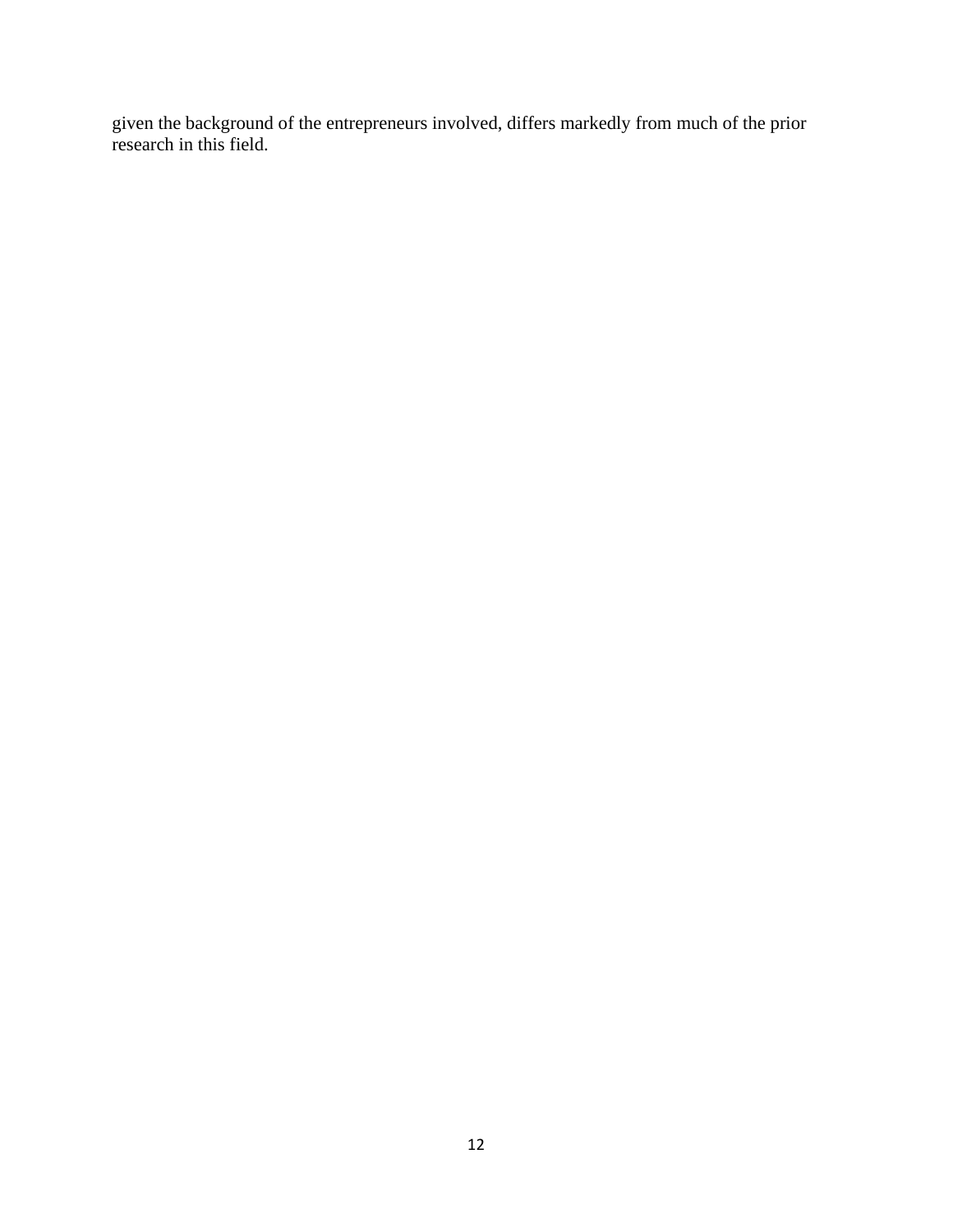# **References**

Ateljevic, I. and Doorne, S. (2000) ''Staying within the fence': lifestyle entrepreneurship in tourism', *Journal of Sustainable Tourism*, 8 (5) pp378-392.

Barty-King, H. (1979) *Quilt Winders and Pod Shavers: The History of Cricket Bat and Ball Manufacture,* MacDonald & Jane's, London.

Behrens, D. (2020) ' Yorkshire firm still carves a living out of making cricket bats', *Yorkshire*  Post, 8<sup>th</sup> August 2020. Available at:

Berry, C. (2014) 'Against the grain', Yorkshire Post, 30<sup>th</sup> March 2014. Available at:

Bessiere, J. and Tebere, L. (2013) 'Traditional food and tourism: French tourist experience and food heritage in rural spaces'*, Journal of the Science of Food and Agriculture*, 93, pp3420-3425. Blundel, R.K. (2002) 'Network evolution and the growth of artisanal firms: a tale of two regional cheese makers', *Entrepreneurship and Regional Development*, 14 (1) pp1-30.

Blundel, R.K. (2019) 'Reflecting on the Relationship between Craft and History: Perspectives, Resources and Contemporary Implications', in Bell, E., Mangia, G., Taylor, S. and Toraldo,

M.L. (eds.) *The Organization of Craft Work: Identities, Meanings and Materiality*, Routledge, Abingdon, pp255-270.

Bond, C. (2018) 'Meet the Yorkshire bat maker knocking the opposition for six', *Yorkshire Post*, 18<sup>th</sup> September 2018. Available at:

Cabras, I. and Bamforth, C. (2016) 'From reviving tradition to innovation and changing marketing: The evolution of microbrewing in the UK and the US, 1980-2012', *Business History,* 58 (5) pp625-646.

Carroll, G.R. (1985) 'Concentration and Specialization: Dynamics of Niche Width in Populations of Organizations', *American Journal of Sociology*, 90 (6) pp1262-1283.

Cole, P. (2015) 'Cricket bat manufacturers vs. cricket bat brands' *It's Just Cricket*, 11th October 2015. Available at: [https://www.itsjustcricket.news/cricket-bat-manufacturers-vs-cricket-bat](https://www.itsjustcricket.news/cricket-bat-manufacturers-vs-cricket-bat-brands/)[brands/](https://www.itsjustcricket.news/cricket-bat-manufacturers-vs-cricket-bat-brands/)

Countryfile Magazine (2013) 'My country life: the cricket bat maker', *Countryfile Magazine*, 13th July 2013, Issue 45. Available at: https://www.countryfile.com/go-outdoors/my-countrylife-the-cricket-bat-maker/

Curran, J. and Blackburn, R. (2001) *Researching the Small Enterprise*, Sage, London. Danson, M.,Galloway, L., Cabras, I. and Beatty, T. (2015) 'Microbrewing and entrepreneurship: The origins, development and integration of real ale breweries in the UK', *Entrepreneurship and Innovation*, 13 (4) pp135-144.

Deakins, D. and Bensemann, J. (2019) 'Does a rural location matter for innovative small firms? How rural and urban environmental contexts shape strategies of agri-business innovative small firms', *Management Decision*, 57 (7) pp1567-1588.

Getz, D. and Carlsen, J. (2000) 'Characteristics and goals of family and owner-operated businesses in the rural tourism and hospitality sectors'*, Tourism Management*, 21 (6) pp547-560. Goodman, D. (2003) 'The quality 'turn' and alternative food practices: reflections and agenda', *Journal of Rural Studies*, 19 (1) pp1-7

Harris, L.J. (2020) 'Albert and Ralph Slazenger and the making of a global British sporting goods company', *Sport in Society,* 23 (9) pp1434-1443.

Hernández-Maestro, R.M. and González-Benito, Ó. (2014) 'Rural lodging establishments as drivers of rural development', *Journal of Travel Research*, 53 (1) pp83-95.

John, G. and Reve, T. (1982) 'The reliability and validity of key informant data from dyadic relationships in marketing channels'*, Journal of Marketing Research*, 19, pp517-524.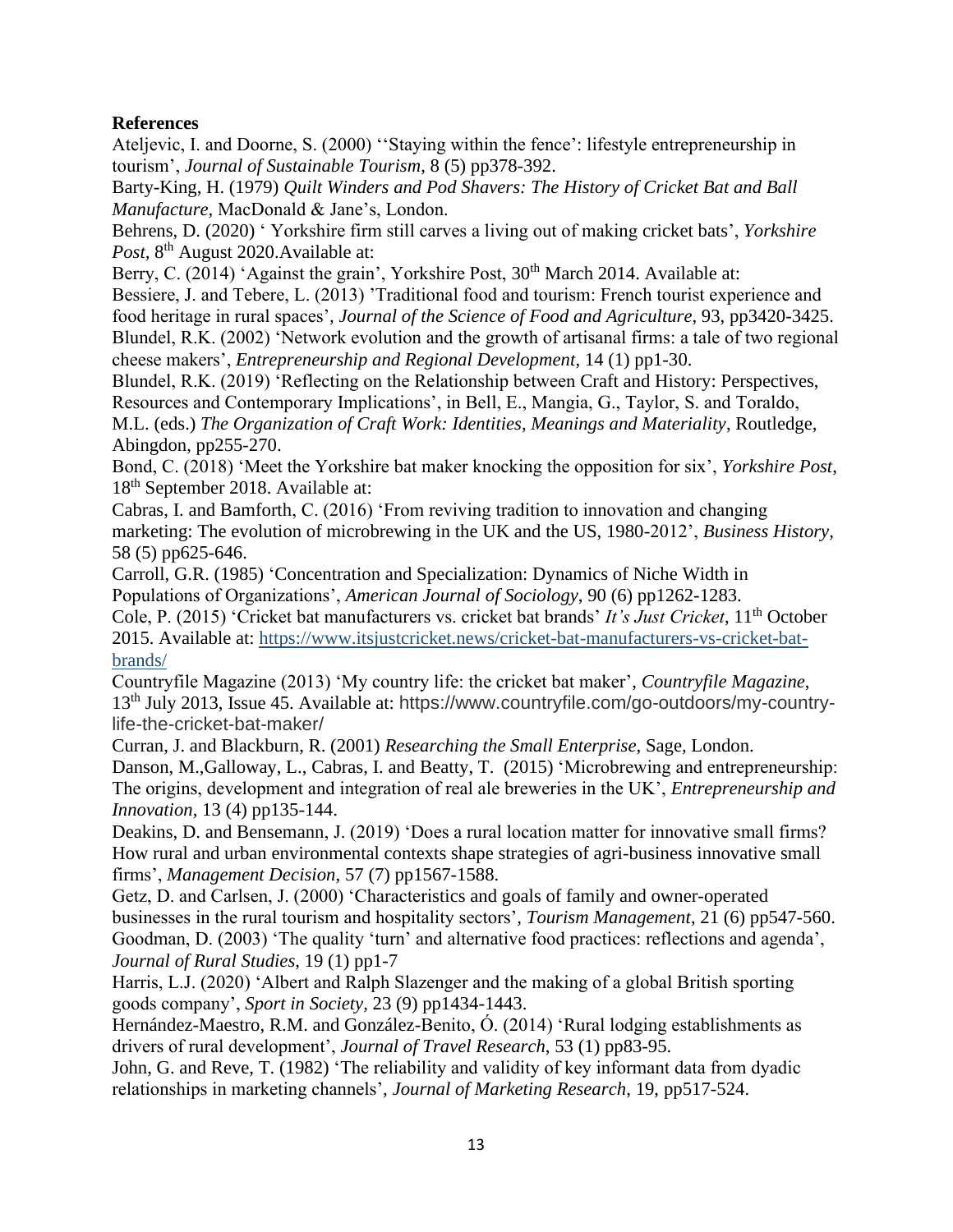Jones, J.L. (1975) *Crafts from the Countryside*, David and Charles, Newton Abbot.

Kidambi, P. (2011) 'Hero, celebrity and icon: Sachin Tendulkar and Indian Public Culture', in Bateman, A. and Hill, J. (eds.) *The Cambridge Companion to Cricket*, Cambridge University Press, Cambridge.

Kroezen, J., Ravasi, D., Sasaki, I., Zebronski, M. and Suddaby, R. (2021) 'Configurations of Craft: Alternative Models of Organizing Work', *Academy of Management Annals* (in press) Lane, B. and Kastenholz, E. (2015) 'Rural tourism: the evolution of practice and research approaches – towards a new generation concept?' *Journal of Sustainable Tourism*, 23 (8-9) pp1133-1156.

Lane, B. and Kastenholz, E. (2015) 'Rural tourism: the evolution of practice and research approaches – towards a new generation concept?' *Journal of Sustainable Tourism*, 23 (8-9) pp1133-1156.

Luckman,, S. (2015) *Craft and the Creative Economy*, London, Palgrave Macmillan. Maye, D. and Ibery, B. (2006) 'Regional Economies of Local Food Production: Tracing Food Chain Links between Specialist Producers and Intermediaries in the Scottish-English Borders', *European Urban and Regional Studies*, 13 (4) pp337-354.

McAdam, M., McAdam, R., Dunn, A. and McCall, C. (2014) 'Development of small and medium-sized enterprise horizontal innovation networks: UK agri-food industry'*, International Small Business Journal,* 32 (7) pp830-857.

McElwee, G. and Smith, R. (2014) 'Researching rural enterprise', in A. Fayolle, ed. *Handbook of research on entrepreneurship: what we know and what we need to know*, Edward Elgar, Cheltenham, pp432-470.

Mignosa, A.and Kotipalli, P. (2019) (eds.) *Cultural Economic Analysis of Craft*, Palgrave Macmillan, Cham, Switzerland.

Newman, P. (2013) 'Working from the Willow', *MCC Magazine*, Spring/Summer 2013, 7, pp8- 11.

Pato, M. L and Teixeira, A.A.C. (2016) 'Twenty Years of Rural Entrepreneurship: A Bibliometric Survey', *Sociologica Ruralis*, 56 (1) pp3-28.

Paxson, H. (2010) 'Locating Value in Artisan Cheese: Reverse Engineering Terroir for New-World Landscapes' *American Anthropologist*, 112 (3) pp444-457.

Pret, T. and Cogan, A. (2019) 'Artisan entrepreneurship: a systematic literature review and research agenda'*, International Journal of Entrepreneurial Behaviour and Research*, 25 (4) pp592-614.

Porter, M.E. (1980) *Competitive Strategy,* New York: The Free Press.

Sharpley, R. (2002) 'Rural Tourism and the Challenges of Tourism Diversification: The Case of Cyprus', *Tourism Management,* 23 pp233-244.

Simpson, B. (2005) *Winners in Action: The complete story of the Dunlop Slazenger Sports Companies,* JJG Publishing, Fakenham.

Smith Maguire, J, Bain, J., Davies, A. and Touri, M. (2017) 'Storytelling and Market Formation: An Exploration of Craft Brewers in the United Kingdom', in Chapman, N.G., Lellock, J.S. and Lippard, C.D. (eds.) *Untapped: Exploring the Cultural Dimensions of Craft Beer,* West Virginia University Press, Morgantown, WV.

Statopoulou, S., Psaltopoulos, D. and Skuras, D. (2004) 'Rural entrepreneurship in Europe: A research framework and agenda' *Journal of Entrepreneurial Behaviour and Research*, 10 (6) pp404-425.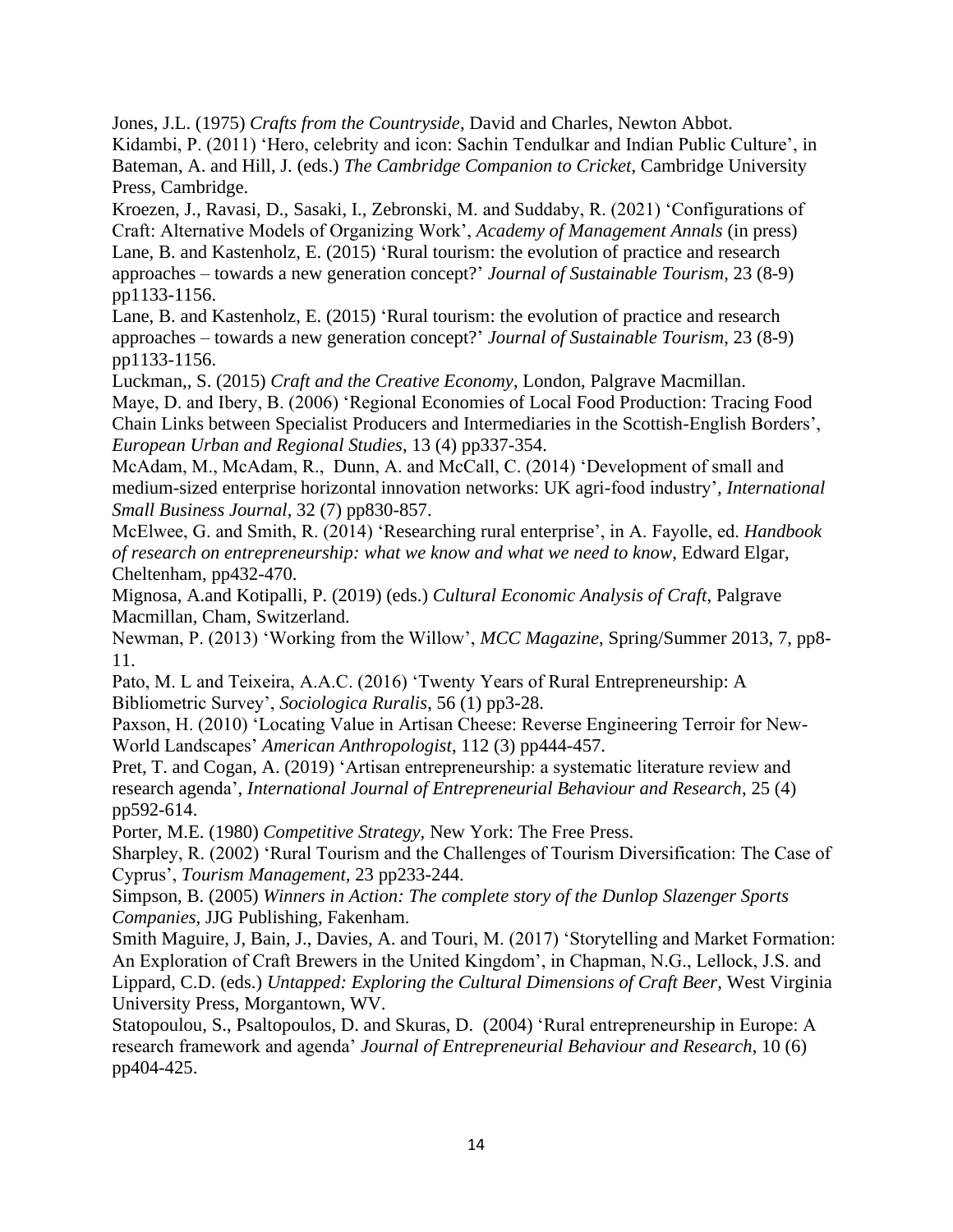Terluin, I.J. (2003) 'Differences in economic development in rural regions of advanced countries: an overview and critical analysis of theories'*, Journal of Rural Studies*, 19 (3) pp327- 344.

Tomlinson, B.R. (2013) *The Economy of Modern India: From 1860 to the Twenty-first Century,* 2<sup>nd</sup> edition, Cambridge University Press, Cambridge.

Tregear, A. (2005) 'Lifestyle, growth or community involvement? The balance of goals of UK artisan food producers', *Entrepreneurship and Regional Development*, 17 (1) pp1-15.

Turbervill, H. (2020) 'The sad demise of Slazenger', *The Cricketer*, 2nd September 2020. Available at:

https://www.thecricketer.com/topics/features/sad\_demise\_slazenger\_cricket\_bat.html Vamplew, W. (1982) 'The Economics of a Sports Industry: Scottish Gate-Money Football, 1890- 1914', *Economic History Review*, 35 (4) pp549-567.

Wortman Jr, M.S. (1990) 'Rural entrepreneurship research: an integration into the entrepreneurship field', *Agribusiness*, 6 (\$) pp329-344.

 $1$  One firm, Kippax, pre-dates the others by almost 15 years having been founded in 1976. Nonetheless compared to the established UK brands like Gunn and Moore, it is a relative newcomer and shares the characteristics of the other firms in table one.

 $<sup>2</sup>$  The term 'cleft' describes the piece of willow from which the blade of the cricket bat is shaped.</sup>

<sup>3</sup> Heritage Crafts Association (2021), *Red List of Endangered Crafts, 2021*. Available at: https://heritagecrafts.org.uk/redlist/

<sup>4</sup> One example of this is the case of Paul Aldred at Aldred Cricket who when starting out as a bat maker sought help and guidance from a retired bat maker who had previously worked for many years for Slazenger at Horbury in West Yorkshire.